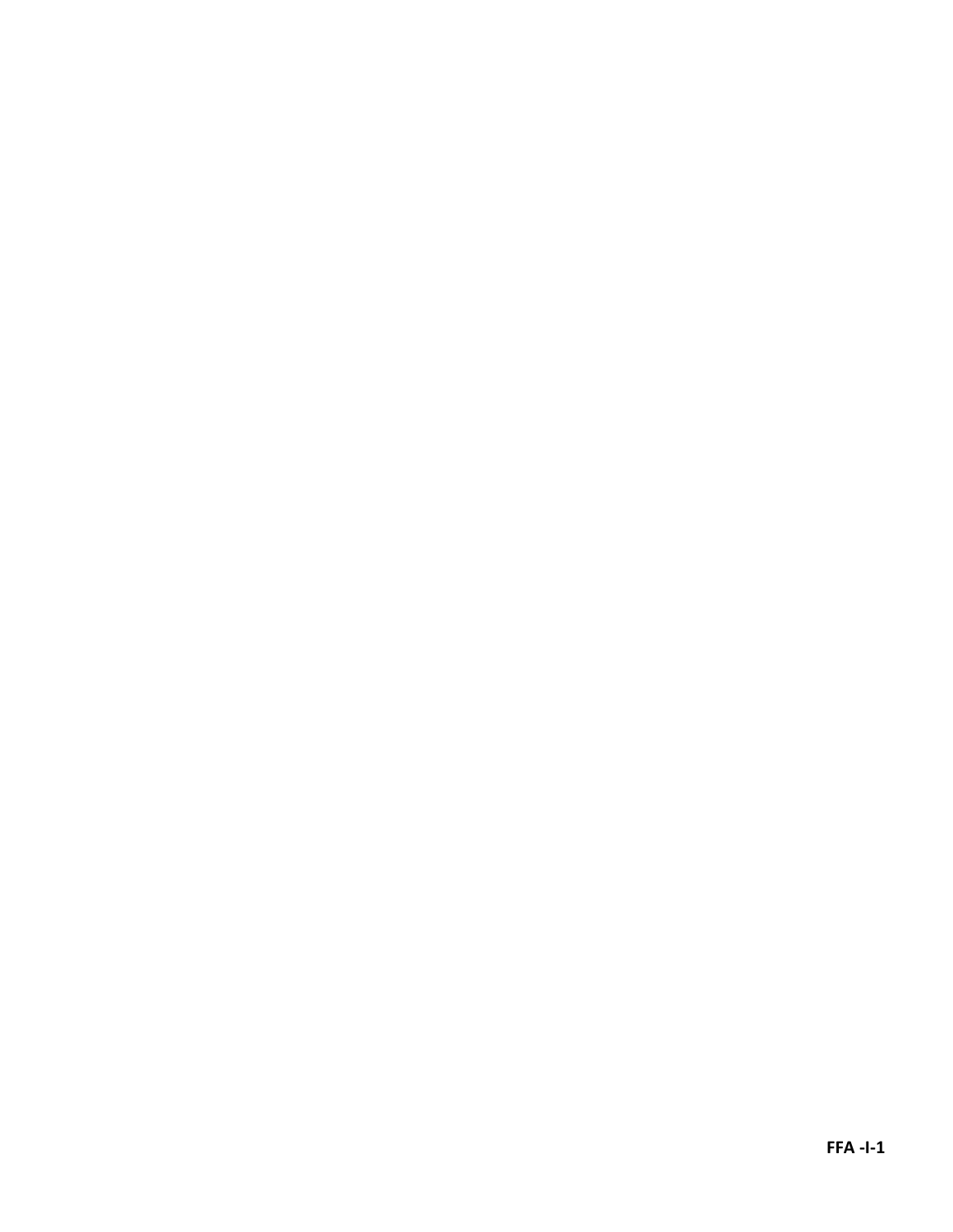

# July 14 - July 31, 2022

## Department I



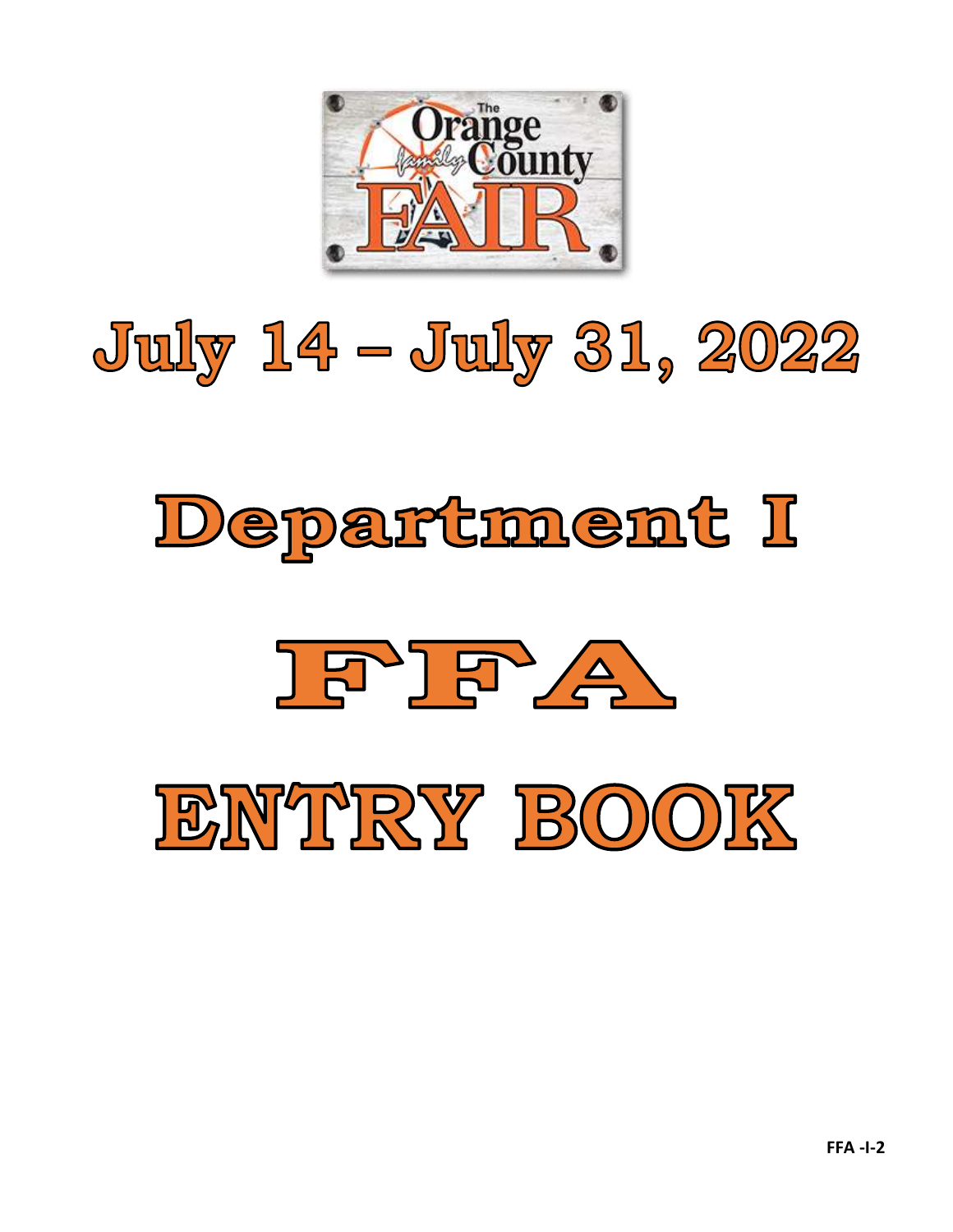### **DEPARTMENT: I – FFA**

**Superintendent: Nancy Colgan 845-856-7175** 

**Committee:** Jeff Colgan Michelle Ehlers

**Consultant:** John Buckley

#### **Records and Premiums:**

Each Advisor is responsible for making final summary of all winnings in his own chapter. All agriculture teachers are to participate in summarizing final report for Fair Office with Superintendent in charge. The meeting for this will be held on Wednesday before the closing of the Fair.

#### **Department Rules:**

1.) All exhibitors in this Department must be active members of the FFA.

2.) No entry fee will be charged in this Department.

3.) For \$1.00 a Junior Season Pass will be issued to each FFA exhibitor.

4.) No exhibitor shall make more than one entry in any class, with the exception of: Agriculture Mechanics two (2) entries; Conservation and Horticulture - two (2) entries; and Vegetable Section - two (2) entries. 5.) All exhibits must be owned by the exhibitor and must have been grown or made by him during the 12 months preceding the Fair.

6.) Judges shall award prizes only on articles of merit.

**7.) All those entering judging contests must submit entry form by July 12, 2022.**

8.) Entry forms and entrance fees for this Department should be sent to:

**Orange County Fair, 239 Wisner Avenue, Middletown, New York 10940, Attn: Entry Clerk**

9.) **All exhibits are to be brought to the Orange County Fairgrounds and be in place by 11:00am, Thursday, July 14, 2022.**

10.)There will be 3 judging's which take place on each Thursday. The 1st Judging will take place on **Thursday, July 14th, 2022**. The 2nd Judging will take place on **July 21st, 2022**. The 3rd Judging will take place on **July 28th, 2022**, with entries in place by 10:00am.

11.) **Release time for all exhibits will be Monday, August 1, 2022, between 8:00am – 12:00pm (Noon).**

12.) All health papers and registration papers must be in possession of exhibitor during Fair week. They must be available for checking at any time during the week.

13.) All judging will be on the group award system. All exhibits will be classified by the judge as "Excellent", "Good", "Worthy" or "Unworthy". Excellent exhibits will receive a blue ribbon and cash award. Good exhibits will receive a red ribbon and cash award. Worthy exhibits will receive a white ribbon and cash award. No ribbons or awards for unworthy exhibits.

14.) Any questions in regard to this Department should be directed to the Department Superintendent. SPECIAL NOTICES:

15.) Failure of any exhibitor to abide by the Rules of this Department and to conduct himself in a manner to reflect credit on his organization will be considered cause to withhold any premium money due the exhibitor. This rule will be strictly enforced by all officials.

| <b>SECTION: 2</b> | <b>EDUCATION EXHIBIT</b>                                                          |                 |                 |                 |  |
|-------------------|-----------------------------------------------------------------------------------|-----------------|-----------------|-----------------|--|
|                   | - Each of the schools with FFA chapters may enter two (2) exhibits in each class. |                 |                 |                 |  |
| Class #           |                                                                                   | 1 <sub>st</sub> | 2 <sub>nd</sub> | 3 <sup>rd</sup> |  |
|                   |                                                                                   |                 |                 |                 |  |
| 3                 | <b>Educational displays</b>                                                       | \$40.00         | \$30.00         | \$25.00         |  |
| 4                 | Landscape displays                                                                | \$40.00         | \$30.00         | \$25.00         |  |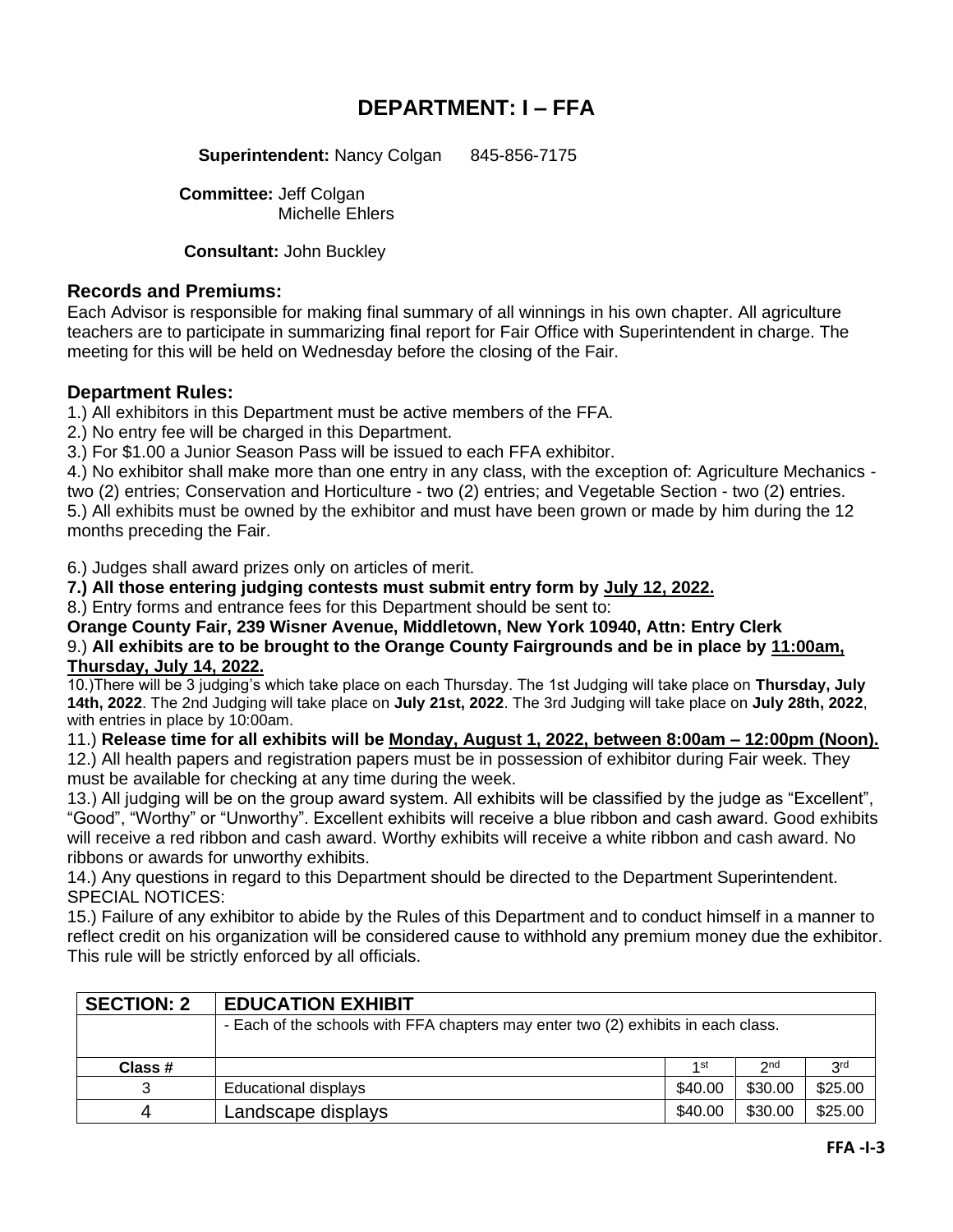|                                                                                                                                     | <b>SECTION:3</b>                                                                                                                                                                                  |                             |           |                                   |                                                                                                     |                    |                    |                    |                   |                   |                 |                    |
|-------------------------------------------------------------------------------------------------------------------------------------|---------------------------------------------------------------------------------------------------------------------------------------------------------------------------------------------------|-----------------------------|-----------|-----------------------------------|-----------------------------------------------------------------------------------------------------|--------------------|--------------------|--------------------|-------------------|-------------------|-----------------|--------------------|
|                                                                                                                                     |                                                                                                                                                                                                   |                             |           |                                   | <b>SCHOOL JUDGING CONTEST</b>                                                                       |                    |                    |                    |                   |                   |                 |                    |
|                                                                                                                                     |                                                                                                                                                                                                   |                             |           |                                   | -Each school may enter an unlimited number of judges. The three highest scores of each school       |                    |                    |                    |                   |                   |                 |                    |
| shall be counted in determining the team score.<br>-To be eligible for the school award, a school must have at least 3 contestants. |                                                                                                                                                                                                   |                             |           |                                   |                                                                                                     |                    |                    |                    |                   |                   |                 |                    |
|                                                                                                                                     |                                                                                                                                                                                                   |                             |           |                                   | -The contest Superintendent will work out a convenient time to hold the contests with the other     |                    |                    |                    |                   |                   |                 |                    |
|                                                                                                                                     |                                                                                                                                                                                                   |                             | advisors. |                                   |                                                                                                     |                    |                    |                    |                   |                   |                 |                    |
| Class #                                                                                                                             |                                                                                                                                                                                                   |                             |           |                                   |                                                                                                     |                    |                    | 1 <sup>st</sup>    | 2 <sub>nd</sub>   | 3 <sup>rd</sup>   | 4 <sup>TH</sup> | 5 <sup>TH</sup>    |
| 5                                                                                                                                   |                                                                                                                                                                                                   | team                        |           |                                   | Tractor Driving: 1 Jr. & 1 Sr. driver compromise a                                                  |                    |                    | \$20.00            | \$16.00           | \$12.00           | \$8.00          | \$4.00             |
| 6                                                                                                                                   |                                                                                                                                                                                                   |                             |           | Dairy Products Identification     |                                                                                                     |                    |                    | \$20.00            | \$16.00           | \$12.00           | \$8.00          | \$4.00             |
| $\overline{7}$                                                                                                                      |                                                                                                                                                                                                   |                             |           | Horticulture Identification       |                                                                                                     |                    |                    | \$20.00            | \$16.00           | \$12.00           | \$8.00          | \$4.00             |
| 8                                                                                                                                   |                                                                                                                                                                                                   |                             |           | <b>Field Crops Identification</b> |                                                                                                     |                    |                    | \$20.00            | \$16.00           | \$12.00           | \$8.00          | \$4.00             |
| 9                                                                                                                                   |                                                                                                                                                                                                   |                             |           | Vegetable Crops Identification    |                                                                                                     |                    |                    | \$20.00            | \$16.00           | \$12.00           | \$8.00          | \$4.00             |
| 10                                                                                                                                  |                                                                                                                                                                                                   |                             |           |                                   | Small Gas Engine Contest: 2 Members<br>(Each school may enter 2 teams)                              |                    |                    | \$20.00            | \$16.00           | \$12.00           | \$8.00          | \$4.00             |
| 11                                                                                                                                  |                                                                                                                                                                                                   |                             |           | Wildlife Identification           |                                                                                                     |                    |                    | \$20.00            | \$16.00           | \$12.00           | \$8.00          | \$4.00             |
| 12                                                                                                                                  |                                                                                                                                                                                                   |                             |           | <b>Tree Identification</b>        |                                                                                                     |                    |                    | \$20.00            | \$16.00           | \$12.00           | \$8.00          | \$4.00             |
| 13                                                                                                                                  |                                                                                                                                                                                                   |                             |           | <b>Conservation Contest</b>       |                                                                                                     |                    |                    | \$20.00            | \$16.00           | \$12.00           | \$8.00          | \$4.00             |
|                                                                                                                                     | <b>SECTION: 4</b>                                                                                                                                                                                 |                             |           |                                   | <b>INDIVIDUAL JUDGING CONTEST</b>                                                                   |                    |                    |                    |                   |                   |                 |                    |
|                                                                                                                                     |                                                                                                                                                                                                   |                             |           |                                   | -Any FFA member in good standing may participate if eligible to participate in the State Fair       |                    |                    |                    |                   |                   |                 |                    |
|                                                                                                                                     |                                                                                                                                                                                                   |                             |           | Judging contests.                 |                                                                                                     |                    |                    |                    |                   |                   |                 |                    |
|                                                                                                                                     |                                                                                                                                                                                                   |                             |           |                                   | -The individual prizes shall be awarded to the highest scoring students regardless of team          |                    |                    |                    |                   |                   |                 |                    |
|                                                                                                                                     |                                                                                                                                                                                                   |                             |           | position.                         |                                                                                                     |                    |                    |                    |                   |                   |                 |                    |
| Class #                                                                                                                             |                                                                                                                                                                                                   | 1 <sup>st</sup>             | \$15.00   | $2nd$ :<br>\$14.00                | $3rd$ :<br>\$13.00                                                                                  | $4th$ :<br>\$12.00 | $5Th$ :<br>\$11.00 | $6th$ :<br>\$10.00 | $7th$ :<br>\$9.00 | $8th$ :<br>\$8.00 | gth:<br>\$7.00  | $10th$ :<br>\$6.00 |
| 14                                                                                                                                  |                                                                                                                                                                                                   |                             |           |                                   | Jr. Tractor Driving (Under 16 years of age on day of contest)                                       |                    |                    |                    |                   |                   |                 |                    |
| 15                                                                                                                                  |                                                                                                                                                                                                   |                             |           |                                   | Sr. Tractor Driving (Over 16 years of age on day of contest)                                        |                    |                    |                    |                   |                   |                 |                    |
| 16                                                                                                                                  |                                                                                                                                                                                                   |                             |           | Dairy Products Identification     |                                                                                                     |                    |                    |                    |                   |                   |                 |                    |
| 17                                                                                                                                  |                                                                                                                                                                                                   | Wildlife I.D.               |           |                                   |                                                                                                     |                    |                    |                    |                   |                   |                 |                    |
| 18                                                                                                                                  |                                                                                                                                                                                                   | Tree I.D.                   |           |                                   |                                                                                                     |                    |                    |                    |                   |                   |                 |                    |
| 19                                                                                                                                  |                                                                                                                                                                                                   | <b>Conservation Contest</b> |           |                                   |                                                                                                     |                    |                    |                    |                   |                   |                 |                    |
| 20                                                                                                                                  |                                                                                                                                                                                                   | Horticulture I.D            |           |                                   |                                                                                                     |                    |                    |                    |                   |                   |                 |                    |
| 21                                                                                                                                  |                                                                                                                                                                                                   | Field Crops I.D.            |           |                                   |                                                                                                     |                    |                    |                    |                   |                   |                 |                    |
| 22                                                                                                                                  |                                                                                                                                                                                                   | Vegetable Crops I.D.        |           |                                   |                                                                                                     |                    |                    |                    |                   |                   |                 |                    |
| 23                                                                                                                                  |                                                                                                                                                                                                   |                             |           | <b>Small Gas Engine Contest</b>   |                                                                                                     |                    |                    |                    |                   |                   |                 |                    |
|                                                                                                                                     |                                                                                                                                                                                                   |                             |           |                                   |                                                                                                     |                    |                    |                    |                   |                   |                 |                    |
|                                                                                                                                     |                                                                                                                                                                                                   | <b>SECTION: 5</b>           |           |                                   | <b>VEGETABLES - PLATES</b>                                                                          |                    |                    |                    |                   |                   |                 |                    |
|                                                                                                                                     |                                                                                                                                                                                                   |                             |           |                                   | - No Exhibitor shall be awarded more than one prize per variety in one class.                       |                    |                    |                    |                   |                   |                 |                    |
|                                                                                                                                     | - Any exhibitor may enter up to two (2) different varieties in each class except Class #58, where<br>you may enter only one variety of each kind of vegetable exhibited. The variety name must be |                             |           |                                   |                                                                                                     |                    |                    |                    |                   |                   |                 |                    |
|                                                                                                                                     | given in classes where more than one variety is displayed, or entry is disqualified.                                                                                                              |                             |           |                                   |                                                                                                     |                    |                    |                    |                   |                   |                 |                    |
|                                                                                                                                     | - All vegetables must be grown by the exhibitor or be a regular part of his experience program in                                                                                                 |                             |           |                                   |                                                                                                     |                    |                    |                    |                   |                   |                 |                    |
|                                                                                                                                     |                                                                                                                                                                                                   |                             |           |                                   | order to be eligible for premium money.                                                             |                    |                    |                    |                   |                   |                 |                    |
|                                                                                                                                     |                                                                                                                                                                                                   |                             |           |                                   | - Judging of vegetables will take place on <b>Thursday, July 14, 2022</b> , as they are brought in. |                    |                    |                    |                   |                   |                 |                    |
|                                                                                                                                     |                                                                                                                                                                                                   |                             |           |                                   | - When more than one specimen is required in an exhibit, all vegetables should be uniform in        |                    |                    |                    |                   |                   |                 |                    |
|                                                                                                                                     | size, shape and color.                                                                                                                                                                            |                             |           |                                   |                                                                                                     |                    |                    |                    |                   |                   |                 |                    |

| - Display all vegetable fruit (those developing from a flower such as bean, corn, cucumber,         |
|-----------------------------------------------------------------------------------------------------|
| pepper, squash, etc.) with 1/4 to 1/2 of stem still attached. The one exception is tomato where all |
| stems must be removed.                                                                              |
| - Exhibitor must refresh exhibit during the week and may be denied awards at the discretion of      |
| Superintendent if failing to do so.                                                                 |

| Close<br><br>ს Idos # |                                                     | 1st    | 2n<br>- | 2 <sub>rd</sub><br>ີ |
|-----------------------|-----------------------------------------------------|--------|---------|----------------------|
| 24                    | off<br>Plants-<br>Basil: F<br>roots<br>with<br>tied | \$6.00 | \$5.00  | \$4.00               |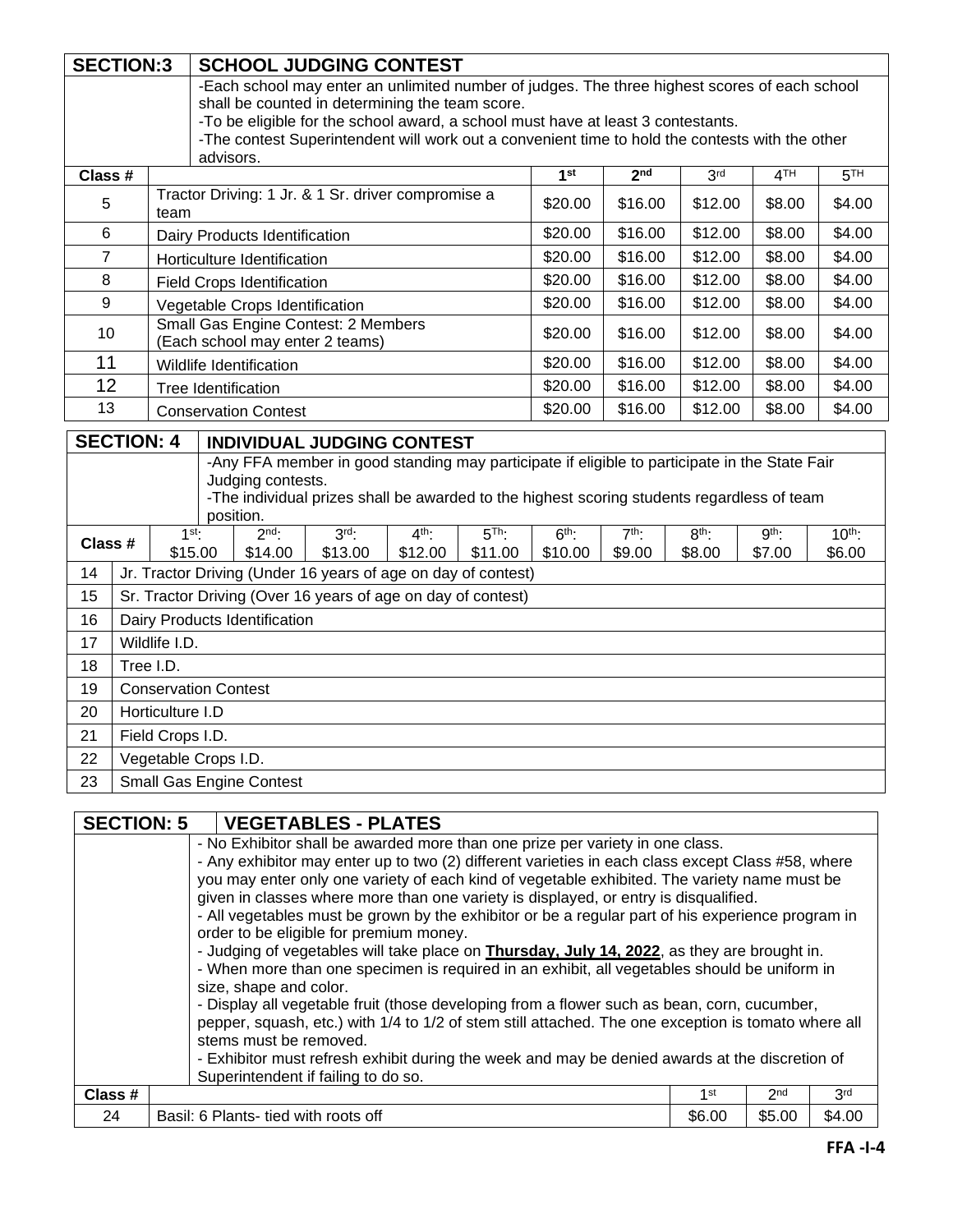| 25 | (edible)<br>$\sim$<br>pods<br>Bean:<br>Lima<br>$\epsilon$ | \$6.00 | \$5.00 | \$4.00 |
|----|-----------------------------------------------------------|--------|--------|--------|
| 26 | Green-podded (edible) -<br>12<br>pods<br>Bean:<br>Snap    | \$6.00 | \$5.00 | \$4.00 |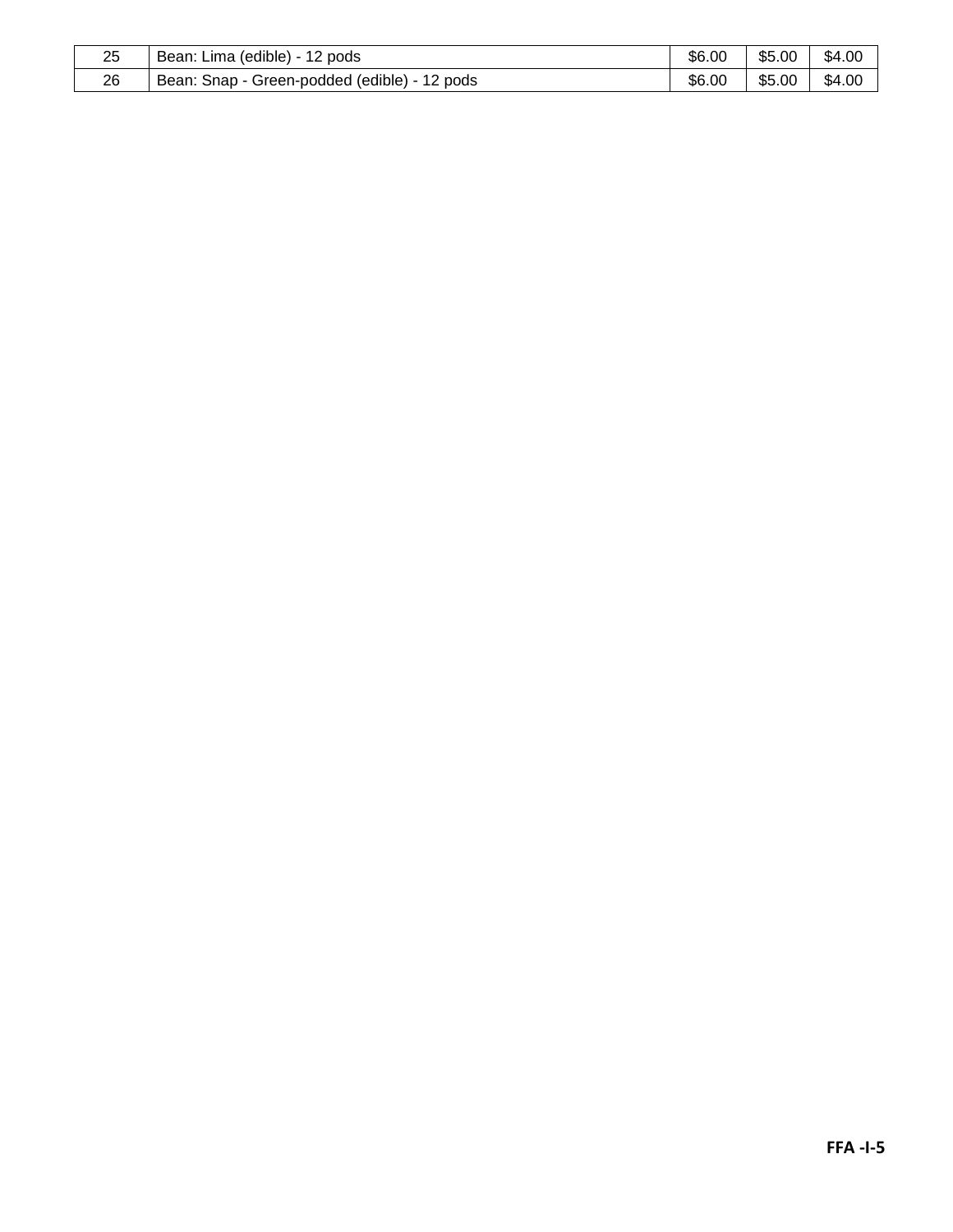| <b>SECTION: 5</b><br><b>VEGETABLES - PLATES</b> |                 |                                                                      |                 |                 |                 |
|-------------------------------------------------|-----------------|----------------------------------------------------------------------|-----------------|-----------------|-----------------|
| Class #                                         |                 |                                                                      | 1 <sup>st</sup> | 2 <sub>nd</sub> | 3 <sup>rd</sup> |
| 27                                              |                 | Bean: Snap - Yellow-podded (edible) - 12 pods                        | \$6.00          | \$5.00          | \$4.00          |
| 28                                              |                 | Beans: Any Other Variety (edible) -12 Pods                           | \$6.00          | \$5.00          | \$4.00          |
| 29                                              |                 | Beets: 5 Tops- trimmed to 1"- clean, uniform, any garden variety     | \$6.00          | \$5.00          | \$4.00          |
| 30                                              |                 | Broccoli: 1 head or bunch of small heads - 6" in diameter            | \$6.00          | \$5.00          | \$4.00          |
| 31                                              |                 | Cabbage: 1 head - any type (must have wrapper leaves and roots)      | \$6.00          | \$5.00          | \$4.00          |
| 32                                              |                 | Carrots: 5 tops trimmed to 1" - any variety                          | \$6.00          | \$5.00          | \$4.00          |
| 33                                              |                 | Cauliflower: 1 head - any variety - leaves cut just above head       | \$6.00          | \$5.00          | \$4.00          |
| 34                                              |                 | Celery: 1 plant - any variety                                        | \$6.00          | \$5.00          | \$4.00          |
| 35                                              | Chives: 5 stems |                                                                      | \$6.00          | \$5.00          | \$4.00          |
| 36                                              |                 | Cilantro: 1 plant - roots off, clean                                 | \$6.00          | \$5.00          | \$4.00          |
| 37                                              |                 | Collards: 1 plant - roots off, clean                                 | \$6.00          | \$5.00          | \$4.00          |
| 38                                              |                 | Corn: 5 Ears, husked                                                 | \$6.00          | \$5.00          | \$4.00          |
| 39                                              |                 | Cucumbers: 6 Dill pickling type - under 5" long - any variety        | \$6.00          | \$5.00          | \$4.00          |
| 40                                              |                 | Cucumbers: 12 Pickling type - less than 3" long - any variety        | \$6.00          | \$5.00          | \$4.00          |
| 41                                              |                 | Cucumbers: 3 specimens -Slicing condition-6" or larger - any variety | \$6.00          | \$5.00          | \$4.00          |
| 42                                              |                 | Dill: Bunch of 6 Seed Heads - tied                                   | \$6.00          | \$5.00          | \$4.00          |
| 43                                              |                 | Dill: 3 Plants - roots on and clean                                  | \$6.00          | \$5.00          | \$4.00          |
| 44                                              |                 | Eggplant: 1 - Any Variety                                            | \$6.00          | \$5.00          | \$4.00          |
| 45                                              |                 | Endive: 1 Plant - roots off - good market size                       | \$6.00          | \$5.00          | \$4.00          |
| 46                                              |                 | Garlic: 3 Bulbs - full - stems on                                    | \$6.00          | \$5.00          | \$4.00          |
| 47                                              |                 | Herbs: Any other - Not mentioned                                     | \$6.00          | \$5.00          | \$4.00          |
| 48                                              |                 | Lavender: One plant - Roots on - Damaged leaves off                  |                 |                 |                 |
| 49                                              |                 | Lettuce: 1 Plant - Any Head Variety - roots off & clean              | \$6.00          | \$5.00          | \$4.00          |
| 50                                              |                 | Lettuce: 1 Plant - Any Leaf Variety - roots off & clean              | \$6.00          | \$5.00          | \$4.00          |
| 51                                              |                 | Onions: Bunching - 5 specimens                                       | \$6.00          | \$5.00          | \$4.00          |
| 52                                              |                 | Onions: Flat types - 5 specimens- mature bulb                        | \$6.00          | \$5.00          | \$4.00          |
| 53                                              |                 | Onions: Red Globe- 5 specimens - mature bulb                         | \$6.00          | \$5.00          | \$4.00          |
| 54                                              |                 | Onions: Yellow Globe - 5 specimens - mature bulb                     | \$6.00          | \$5.00          | \$4.00          |
| 55                                              |                 | Onion Seed Heads: 5 specimens - uniform -tied                        | \$6.00          | \$5.00          | \$4.00          |
| 56                                              |                 | Oregano: 1 Plant - Roots on - Damaged leaves off                     | \$6.00          | \$5.00          | \$4.00          |
| 57                                              |                 | Parsley Plant: roots off - washed - yellow leaves removed            | \$6.00          | \$5.00          | \$4.00          |
| 58                                              | Peas: 5 pods    |                                                                      | \$6.00          | \$5.00          | \$4.00          |
| 59                                              |                 | Peppers: Hot - 2 specimens                                           | \$6.00          | \$5.00          | \$4.00          |
| 60                                              |                 | Peppers: Sweet - 3 specimens - uniform                               | \$6.00          | \$5.00          | \$4.00          |
| 61                                              |                 | Potatoes: 5 Any Variety - clean                                      | \$6.00          | \$5.00          | \$4.00          |
| 62                                              |                 | Pumpkin: 1 - Any Pie Variety                                         | \$6.00          | \$5.00          | \$4.00          |
| 63                                              |                 | Radishes: 10 specimens - tops trimmed to 1/2"                        | \$6.00          | \$5.00          | \$4.00          |
| 64                                              |                 | Rosemary: 1 Plant - Roots on - Damaged leaves off                    | \$6.00          | \$5.00          | \$4.00          |
| 65                                              |                 | Rutabagas: Any Variety - 2 specimens - tops off                      | \$6.00          | \$5.00          | \$4.00          |
| 66                                              |                 | Sage: 3 - roots on                                                   | \$6.00          | \$5.00          | \$4.00          |
| 67                                              | uniform         | Squash (Summer): 3 Green specimens - 6" to 10" long - skin tender -  | \$6.00          | \$5.00          | \$4.00          |
| 68                                              | uniform         | Squash (Summer): 3 Yellow specimens - 6" to 10" long - skin tender - | \$6.00          | \$5.00          | \$4.00          |
| 69                                              |                 | Squash: Any Winter Variety - 1 specimen                              | \$6.00          | \$5.00          | \$4.00          |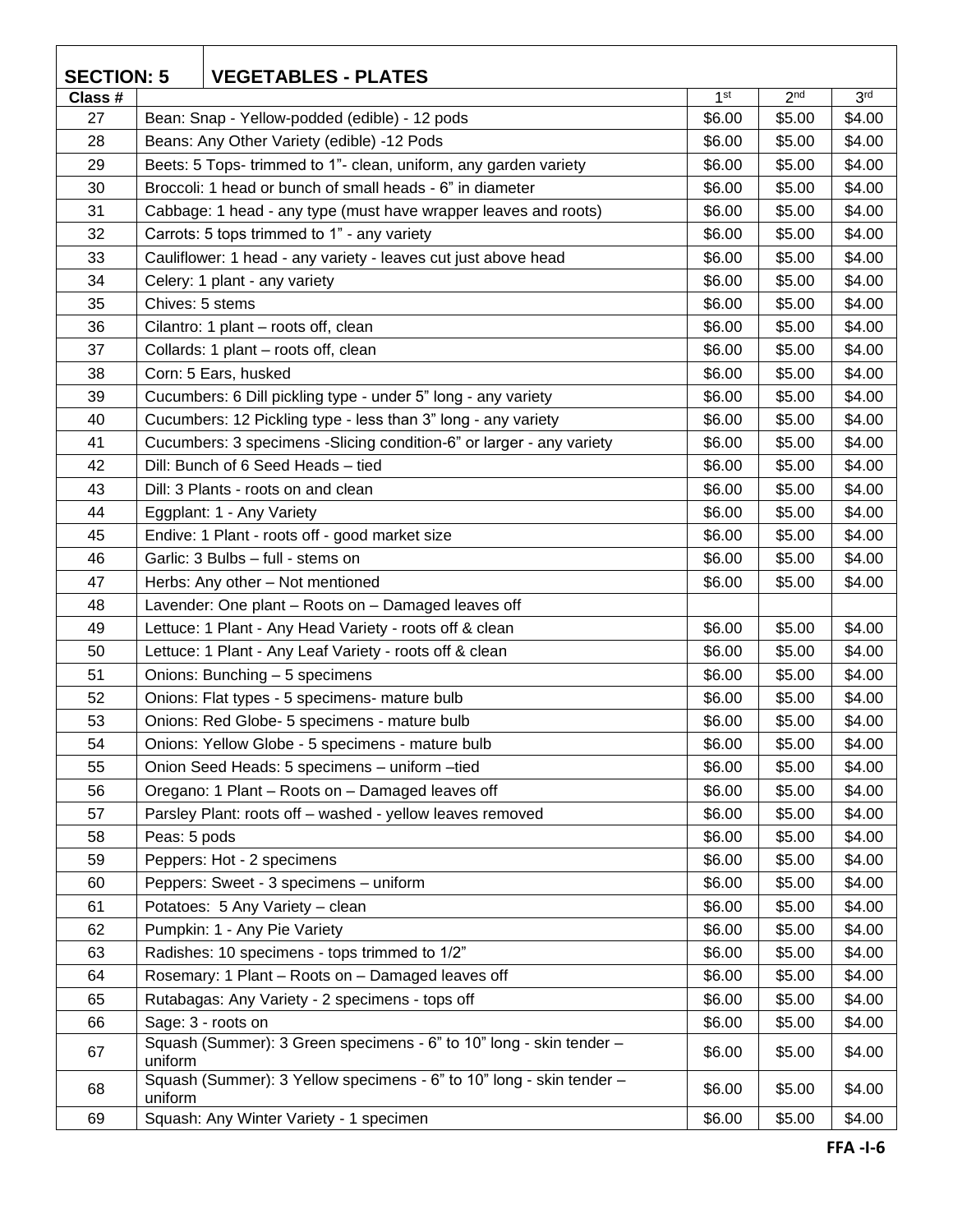| 70 | Sweet Corn: 5 ears - husks removed on one side of ear    | \$6.00 | \$5.00 | \$4.00 |
|----|----------------------------------------------------------|--------|--------|--------|
| 71 | Swiss Chard: 1 Plant - roots and damaged leaves off      | \$6.00 | \$5.00 | \$4.00 |
| 72 | Thyme: 1 Plant - Roots on - Damaged leaves off           | \$6.00 | \$5.00 | \$4.00 |
| 73 | Tomatoes (Cherry): 10 specimens - stems on - any variety | \$6.00 | \$5.00 | \$4.00 |
| 74 | Tomatoes (Grape): 10 specimens - stems on                | \$6.00 | \$5.00 | \$4.00 |
| 75 | Tomatoes (Green): 5 specimens - stems on - any variety   | \$6.00 | \$5.00 | \$4.00 |
| 76 | Tomatoes (Ripe): 5 specimens - stems off - any variety   | \$6.00 | \$5.00 | \$4.00 |
| 77 | Turnips: 5 specimens - tops trimmed 1" - any variety     | \$6.00 | \$5.00 | \$4.00 |
| 78 | Any other vegetable not included above                   | \$6.00 | \$5.00 | \$4.00 |

| <b>SECTION: 6</b> | <b>AGRICULTURE MECHANICS</b>                                                                                                                                                                                                                                                                                                                                                                                                                                                                                                                           |         |                 |                 |  |
|-------------------|--------------------------------------------------------------------------------------------------------------------------------------------------------------------------------------------------------------------------------------------------------------------------------------------------------------------------------------------------------------------------------------------------------------------------------------------------------------------------------------------------------------------------------------------------------|---------|-----------------|-----------------|--|
|                   | - All articles in exhibit must be made by FFA members as a part of an Agriculture Shop or SAE<br>program during the current school year.<br>- An exhibitor may enter two (2) exhibits in each class.<br>- All exhibits must be practical and have a use in some area of agriculture.<br>- Exhibits will be judged the first evening the Fair opens.                                                                                                                                                                                                    |         |                 |                 |  |
| Class #           |                                                                                                                                                                                                                                                                                                                                                                                                                                                                                                                                                        | 1st     | 2 <sub>nd</sub> | 3 <sup>rd</sup> |  |
| 79                | Construction or reconstruction of small items of equipment or tools.<br>Examples: feed scoop, hay hook, hand tools, toolbox, wire reel, draw<br>pin, cold chisel, single saw horse, soil augur, tool sharpening or<br>fitting, jack stand, welding repair, etc.                                                                                                                                                                                                                                                                                        | \$20.00 | \$15.00         | \$10.00         |  |
| 80                | Construction or recondition of intermediate items of equipment or<br>tools. Examples: feed cart, milk cart, welding table, snowplow blade,<br>farm gate, pair of sawhorses, showman's trunk, etc.                                                                                                                                                                                                                                                                                                                                                      | \$20.00 | \$15.00         | \$10.00         |  |
| 81                | Construction or recondition of large items of equipment or any size<br>building. Examples: feed bunk, wagon box, wagon rack, elevator,<br>trailer, brooder, range house, etc.<br>In lieu of exhibiting actual item, exhibitor will prepare a written record<br>of the job to include the following: one or more pictures no larger<br>than 8"x 10", an approximately 200 word report on why the job was<br>needed, how it was done and how the finished equipment works.<br>Reports will be prepared on 8-1/2 x 11" paper with writing on one<br>side. | \$10.00 | \$8.00          | \$6.00          |  |

| <b>SECTION: 7</b> | <b>FRUIT - PLATES</b>                                                                                 |                                                                                   |                 |                 |  |  |  |  |  |
|-------------------|-------------------------------------------------------------------------------------------------------|-----------------------------------------------------------------------------------|-----------------|-----------------|--|--|--|--|--|
|                   |                                                                                                       | - All fruits will be donated to some worthy organization at the end of Fair week. |                 |                 |  |  |  |  |  |
|                   | - All fruits exhibited should be part of the exhibitor's regular experience program.                  |                                                                                   |                 |                 |  |  |  |  |  |
|                   | - No exhibitor to be awarded more than one prize in any one class except for Class# 88 & 96, where a  |                                                                                   |                 |                 |  |  |  |  |  |
|                   | prize may be given for each different variety exhibited. Variety must be properly labeled.            |                                                                                   |                 |                 |  |  |  |  |  |
|                   | - Exhibits containing any insect or disease blemishes or evidences of neglect or poor handling may be |                                                                                   |                 |                 |  |  |  |  |  |
|                   | ruled out at the discretion of the judge.                                                             |                                                                                   |                 |                 |  |  |  |  |  |
| Class #           | <b>APPLES - SINGLE PLATES - 5 SPECIMENS EACH</b>                                                      | 1st                                                                               | 2 <sub>nd</sub> | 3 <sup>rd</sup> |  |  |  |  |  |
| 82                | Macintosh                                                                                             | \$6.00                                                                            | \$5.00          | \$4.00          |  |  |  |  |  |
| 83                | Mutsu                                                                                                 | \$6.00                                                                            | \$5.00          | \$4.00          |  |  |  |  |  |
| 84                | Jonathan                                                                                              |                                                                                   | \$5.00          | \$4.00          |  |  |  |  |  |
| 85                | Paula Red                                                                                             | \$6.00                                                                            | \$5.00          | \$4.00          |  |  |  |  |  |
| 86                | <b>Red Delicious</b>                                                                                  | \$6.00                                                                            | \$5.00          | \$4.00          |  |  |  |  |  |
| 87                | Jersey Mac                                                                                            | \$6.00                                                                            | \$5.00          | \$4.00          |  |  |  |  |  |
| 88                | Cortland                                                                                              | \$6.00                                                                            | \$5.00          | \$4.00          |  |  |  |  |  |
| 89                | Rhode Island Greening                                                                                 | \$6.00                                                                            | \$5.00          | \$4.00          |  |  |  |  |  |
| 90                | Macoun                                                                                                |                                                                                   | \$5.00          | \$4.00          |  |  |  |  |  |
| 91                | Tydeman Red                                                                                           |                                                                                   | \$5.00          | \$4.00          |  |  |  |  |  |
| 92                | Stayman                                                                                               | \$6.00                                                                            | \$5.00          | \$4.00          |  |  |  |  |  |
| 93                | Lodi                                                                                                  | \$6.00                                                                            | \$5.00          | \$4.00          |  |  |  |  |  |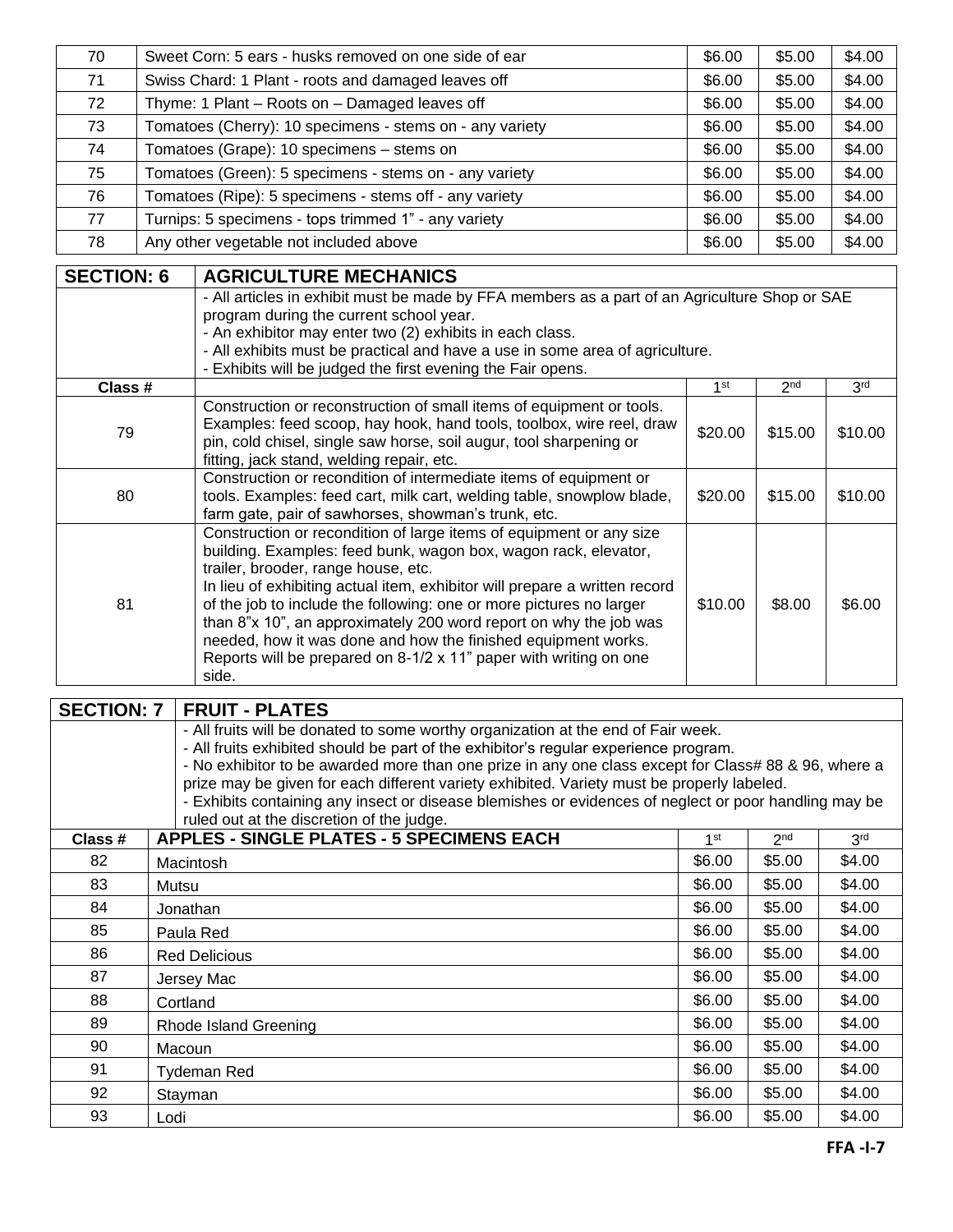| 94  | Rome Beauty             | \$6.00 | \$5.00 | \$4.00 |
|-----|-------------------------|--------|--------|--------|
| 95  | Double Red Delicious    | \$6.00 | \$5.00 | \$4.00 |
| 96  | <b>Golden Delicious</b> | \$6.00 | \$5.00 | \$4.00 |
| 97  | Spy Gold                | \$6.00 | \$5.00 | \$4.00 |
| 98  | Quinte                  | \$6.00 | \$5.00 | \$4.00 |
| 99  | Ida Red                 | \$6.00 | \$5.00 | \$4.00 |
| 100 | Empire                  | \$6.00 | \$5.00 | \$4.00 |
| 101 | Milton                  | \$6.00 | \$5.00 | \$4.00 |
| 102 | Any other variety       | \$6.00 | \$5.00 | \$4.00 |

| <b>SECTION: 7A</b> |                                                         | <b>OTHER FRUITS - PLATE OF ANY VARIETY</b> |                 |                 |                 |
|--------------------|---------------------------------------------------------|--------------------------------------------|-----------------|-----------------|-----------------|
| Class #            |                                                         |                                            | 1 <sup>st</sup> | 2 <sub>nd</sub> | 3 <sup>rd</sup> |
| 103                |                                                         | Apricots - 5 specimens each                | \$6.00          | \$5.00          | \$4.00          |
| 104                |                                                         | Crab Apples - 10 specimens each            | \$6.00          | \$5.00          | \$4.00          |
| 105                |                                                         | Nectarines - 5 specimens each              | \$6.00          | \$5.00          | \$4.00          |
| 106                |                                                         | Pears - 5 specimens each                   | \$6.00          | \$5.00          | \$4.00          |
| 107                |                                                         | Peaches - 5 specimens each                 | \$6.00          | \$5.00          | \$4.00          |
| 108                |                                                         | Plums - 15 specimens each                  | \$6.00          | \$5.00          | \$4.00          |
| 109                |                                                         | Grapes - White -5 bunches                  | \$6.00          | \$5.00          | \$4.00          |
| 110                |                                                         | Grapes - Blue -5 bunches                   | \$6.00          | \$5.00          | \$4.00          |
| 111                |                                                         | Nuts $-5$ specimens                        | \$6.00          | \$5.00          | \$4.00          |
| 112                |                                                         | Watermelon - 1 fruit, stem off             | \$6.00          | \$5.00          | \$4.00          |
| 113                |                                                         | Any variety not mentioned above            | \$6.00          | \$5.00          | \$4.00          |
| <b>SECTION: 7B</b> |                                                         | <b>MAPLE PRODUCTS</b>                      |                 |                 |                 |
| Class #            |                                                         |                                            | 1 <sup>st</sup> | 2 <sub>nd</sub> | 3 <sup>rd</sup> |
| 114                | Maple Syrup - 1 pint - market ready                     |                                            | \$10.00         | \$8.00          | \$6.00          |
| 115                | Maple Cream - 1 cup - market ready                      |                                            |                 | \$8.00          | \$6.00          |
| 116                | Maple Sugar - 1 cup - market ready<br>\$10.00<br>\$8.00 |                                            |                 | \$6.00          |                 |

| <b>SECTION: 8</b> | <b>COMMERCIAL FRUITS &amp; VEGETABLES</b>                                                  |                                                                                                                                                                                                                                                                                                 |                 |                 |  |  |  |
|-------------------|--------------------------------------------------------------------------------------------|-------------------------------------------------------------------------------------------------------------------------------------------------------------------------------------------------------------------------------------------------------------------------------------------------|-----------------|-----------------|--|--|--|
|                   | different kind exhibited.<br>- Only exhibits in new and clean containers will be accepted. | - The pack and package as well as quality will be considered when judging. Commercial pack boxes,<br>baskets and bags to be delivered headed and opened by the Superintendent. Exhibitor is not to<br>repack or re-head before judging. Prizes may be awarded in Classes #108 and #111 for each |                 |                 |  |  |  |
| Class #           | <b>COMMERCIAL PACKS OF VEGETABLES</b>                                                      | $1$ st                                                                                                                                                                                                                                                                                          | 2 <sub>nd</sub> | 3 <sup>rd</sup> |  |  |  |
| 117               | Potatoes - 15 tubers, any variety                                                          | \$12.00                                                                                                                                                                                                                                                                                         | \$10.00         | \$8.00          |  |  |  |
| 118               | Pickling Onions - 25 lb. bag                                                               | \$12.00                                                                                                                                                                                                                                                                                         | \$10.00         | \$8.00          |  |  |  |
| 119               | Carrots - 8 qt. basket                                                                     | \$12.00                                                                                                                                                                                                                                                                                         | \$10.00         | \$8.00          |  |  |  |
| 120               | Tomatoes - 8 qt. basket                                                                    | \$12.00                                                                                                                                                                                                                                                                                         | \$10.00         | \$8.00          |  |  |  |
| 121               | Lettuce - 1 crate                                                                          | \$12.00                                                                                                                                                                                                                                                                                         | \$10.00         | \$8.00          |  |  |  |
| 122               | Celery - Standard, one small crate                                                         | \$12.00                                                                                                                                                                                                                                                                                         | \$10.00         | \$8.00          |  |  |  |
| 123               | Red Onions -10 lbs.                                                                        | \$12.00                                                                                                                                                                                                                                                                                         | \$10.00         | \$8.00          |  |  |  |
| 124               | White Onions -10 lbs.                                                                      | \$12.00                                                                                                                                                                                                                                                                                         | \$10.00         | \$8.00          |  |  |  |
| 125               | Yellow Onions -10 lbs.                                                                     | \$12.00                                                                                                                                                                                                                                                                                         | \$10.00         | \$8.00          |  |  |  |
| 126               | Cucumbers - 8 qt. Basket                                                                   | \$12.00                                                                                                                                                                                                                                                                                         | \$10.00         | \$8.00          |  |  |  |
| 127               | Onion Sets - 10 lbs.                                                                       | \$12.00                                                                                                                                                                                                                                                                                         | \$10.00         | \$8.00          |  |  |  |
| 128               | Any other not listed                                                                       | \$12.00                                                                                                                                                                                                                                                                                         | \$10.00         | \$8.00          |  |  |  |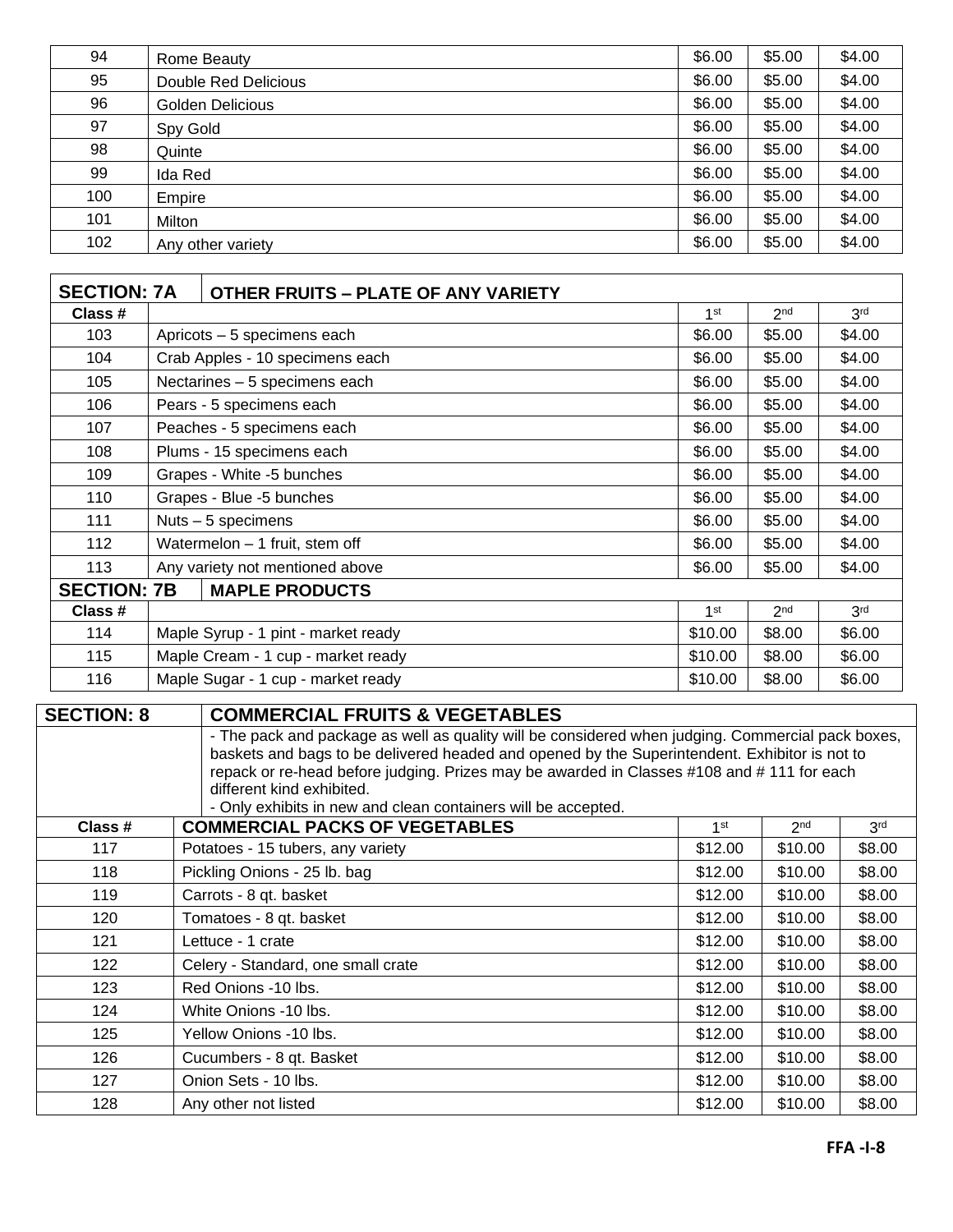| <b>SECTION: 8A</b><br><b>COMMERCIAL FRUIT EXHIBIT</b>   |                                                                                                                                                                                                                        |                                                                                                                                                                                                                                                                                                                                                                                                                                                                                                                                |                 |                 |                 |
|---------------------------------------------------------|------------------------------------------------------------------------------------------------------------------------------------------------------------------------------------------------------------------------|--------------------------------------------------------------------------------------------------------------------------------------------------------------------------------------------------------------------------------------------------------------------------------------------------------------------------------------------------------------------------------------------------------------------------------------------------------------------------------------------------------------------------------|-----------------|-----------------|-----------------|
| Class #                                                 |                                                                                                                                                                                                                        |                                                                                                                                                                                                                                                                                                                                                                                                                                                                                                                                | 1 <sup>st</sup> | 2 <sub>nd</sub> | 3 <sup>rd</sup> |
| 129                                                     | Eastern Apple Box - any variety of apples-variety must be labeled                                                                                                                                                      |                                                                                                                                                                                                                                                                                                                                                                                                                                                                                                                                | \$12.00         | \$10.00         | \$8.00          |
| 130                                                     |                                                                                                                                                                                                                        | \$12.00<br>3-lb. Bag of Apples - any variety - variety must be labeled                                                                                                                                                                                                                                                                                                                                                                                                                                                         |                 | \$10.00         | \$8.00          |
| 131                                                     |                                                                                                                                                                                                                        | Any other commercial pack - Fruits - to be packed in its standard<br>commercial package - variety must be labeled                                                                                                                                                                                                                                                                                                                                                                                                              | \$12.00         | \$10.00         | \$8.00          |
| <b>SECTION: 9</b>                                       |                                                                                                                                                                                                                        | <b>COMMERCIAL HORTICULTURE</b>                                                                                                                                                                                                                                                                                                                                                                                                                                                                                                 |                 |                 |                 |
|                                                         |                                                                                                                                                                                                                        | -Exhibits in this section shall have been grown or prepared by the exhibitor during the 12 months<br>preceding the Fair. Each exhibit shall be representative of sound horticultural practices and shall be<br>typical of the work of the industry or of experimental practices typical of a simplified research<br>program.<br>-All exhibits must be clearly labeled and shall be insect and disease free. All live exhibits shall be only<br>of a single variety.<br>-An exhibitor may enter two (2) exhibits in each class. |                 |                 |                 |
| Class #                                                 |                                                                                                                                                                                                                        |                                                                                                                                                                                                                                                                                                                                                                                                                                                                                                                                | 1 <sup>st</sup> | 2 <sub>nd</sub> | 3 <sup>rd</sup> |
| 132                                                     |                                                                                                                                                                                                                        | container (8" stem, if practical)<br>3-5 stems-cut flowers in neat                                                                                                                                                                                                                                                                                                                                                                                                                                                             | \$5.00          | \$4.00          | \$3.00          |
| 133                                                     | Potted flower                                                                                                                                                                                                          |                                                                                                                                                                                                                                                                                                                                                                                                                                                                                                                                | \$5.00          | \$4.00          | \$3.00          |
| 134                                                     |                                                                                                                                                                                                                        | Foliage plants in market pack                                                                                                                                                                                                                                                                                                                                                                                                                                                                                                  | \$5.00          | \$4.00          | \$3.00          |
| 135                                                     |                                                                                                                                                                                                                        | Flower plants in market pack                                                                                                                                                                                                                                                                                                                                                                                                                                                                                                   | \$5.00          | \$4.00          | \$3.00          |
| 136                                                     |                                                                                                                                                                                                                        | Vegetable plants in market pack                                                                                                                                                                                                                                                                                                                                                                                                                                                                                                | \$5.00          | \$4.00          | \$3.00          |
| 137                                                     |                                                                                                                                                                                                                        | Lawn grass in market pack                                                                                                                                                                                                                                                                                                                                                                                                                                                                                                      | \$5.00          | \$4.00          | \$3.00          |
| 138                                                     |                                                                                                                                                                                                                        | Ground cover in market pack                                                                                                                                                                                                                                                                                                                                                                                                                                                                                                    | \$5.00          | \$4.00          | \$3.00          |
| 139                                                     |                                                                                                                                                                                                                        | Herbaceous rooted cuttings in container                                                                                                                                                                                                                                                                                                                                                                                                                                                                                        | \$5.00          | \$4.00          | \$3.00          |
| 140                                                     |                                                                                                                                                                                                                        | <b>FANTASY LAND theme</b>                                                                                                                                                                                                                                                                                                                                                                                                                                                                                                      | \$5.00          | \$4.00          | \$3.00          |
| 141                                                     |                                                                                                                                                                                                                        | Woody rooted cuttings in container                                                                                                                                                                                                                                                                                                                                                                                                                                                                                             | \$5.00          | \$4.00          | \$3.00          |
| 142                                                     |                                                                                                                                                                                                                        | Corsage - small (value under \$5.00)                                                                                                                                                                                                                                                                                                                                                                                                                                                                                           | \$5.00          | \$4.00          | \$3.00          |
| 143                                                     |                                                                                                                                                                                                                        | Arrangement - small (value under \$15.00)                                                                                                                                                                                                                                                                                                                                                                                                                                                                                      | \$5.00          | \$4.00          | \$3.00          |
| 144                                                     |                                                                                                                                                                                                                        | Dried mounts-ornamental shrubs-10 shrubs                                                                                                                                                                                                                                                                                                                                                                                                                                                                                       | \$5.00          | \$4.00          | \$3.00          |
| 145                                                     |                                                                                                                                                                                                                        | Dried mounts-ornamental tress - 10 trees                                                                                                                                                                                                                                                                                                                                                                                                                                                                                       | \$5.00          | \$4.00          | \$3.00          |
| 146                                                     |                                                                                                                                                                                                                        | Any other plant or ornamental project                                                                                                                                                                                                                                                                                                                                                                                                                                                                                          | \$5.00          | \$4.00          | \$3.00          |
| 147                                                     |                                                                                                                                                                                                                        | Corsage - large (value over \$5.00)                                                                                                                                                                                                                                                                                                                                                                                                                                                                                            | \$10.00         | \$8.00          | \$6.00          |
| 148                                                     |                                                                                                                                                                                                                        | Arrangement -large (value \$15.00 and more)                                                                                                                                                                                                                                                                                                                                                                                                                                                                                    | \$10.00         | \$8.00          | \$6.00          |
| 149                                                     | Landscape plan to include a sketch to scale, using landscaping symbols with<br>physical features and plants identified. Plan to be in appropriate cover.                                                               |                                                                                                                                                                                                                                                                                                                                                                                                                                                                                                                                | \$10.00         | \$8.00          | \$6.00          |
| 150                                                     | Dried Arrangement                                                                                                                                                                                                      |                                                                                                                                                                                                                                                                                                                                                                                                                                                                                                                                | \$10.00         | \$8.00          | \$6.00          |
| 151                                                     | Silk flower arrangement                                                                                                                                                                                                |                                                                                                                                                                                                                                                                                                                                                                                                                                                                                                                                | \$10.00         | \$8.00          | \$6.00          |
| <b>SECTION: 10</b>                                      |                                                                                                                                                                                                                        | <b>CONSERVATION</b>                                                                                                                                                                                                                                                                                                                                                                                                                                                                                                            |                 |                 |                 |
| - An exhibitor may enter two (2) exhibits in each class |                                                                                                                                                                                                                        | -The exhibitor shall have prepared exhibits in this section during the 12 months preceding the Fair.<br>All exhibits shall be neatly displayed and shall be in a cover where appropriate.                                                                                                                                                                                                                                                                                                                                      |                 |                 |                 |
| Class #                                                 |                                                                                                                                                                                                                        |                                                                                                                                                                                                                                                                                                                                                                                                                                                                                                                                | 1 <sup>st</sup> | 2 <sub>nd</sub> | 3 <sup>rd</sup> |
| 152                                                     | Dried mounts of forestry trees-10 trees                                                                                                                                                                                |                                                                                                                                                                                                                                                                                                                                                                                                                                                                                                                                | \$10.00         | \$8.00          | \$6.00          |
| 153                                                     | Wood and bark specimen- 10 trees                                                                                                                                                                                       |                                                                                                                                                                                                                                                                                                                                                                                                                                                                                                                                | \$10.00         | \$8.00          | \$6.00          |
| 154                                                     | Insect specimen-5 forestry insects                                                                                                                                                                                     |                                                                                                                                                                                                                                                                                                                                                                                                                                                                                                                                | \$10.00         | \$8.00          | \$6.00          |
| 155                                                     | Disease specimen-5 forestry diseases                                                                                                                                                                                   |                                                                                                                                                                                                                                                                                                                                                                                                                                                                                                                                | \$10.00         | \$8.00          | \$6.00          |
| 156                                                     | Conservation plan to indicate written report and plan (with sketch or diagram<br>where appropriate). Identify one current conservation problem and make sound<br>\$10.00<br>\$8.00<br>recommendations for its solution |                                                                                                                                                                                                                                                                                                                                                                                                                                                                                                                                |                 | \$6.00          |                 |
| 157                                                     | Conservation exhibit demonstrating a conservation principle, problem or product.<br>\$10.00<br>\$8.00<br>Clear and complete labeling us essential                                                                      |                                                                                                                                                                                                                                                                                                                                                                                                                                                                                                                                |                 | \$6.00          |                 |
| 158                                                     | Five pelts judged on quality                                                                                                                                                                                           |                                                                                                                                                                                                                                                                                                                                                                                                                                                                                                                                | \$10.00         | \$8.00          | \$6.00          |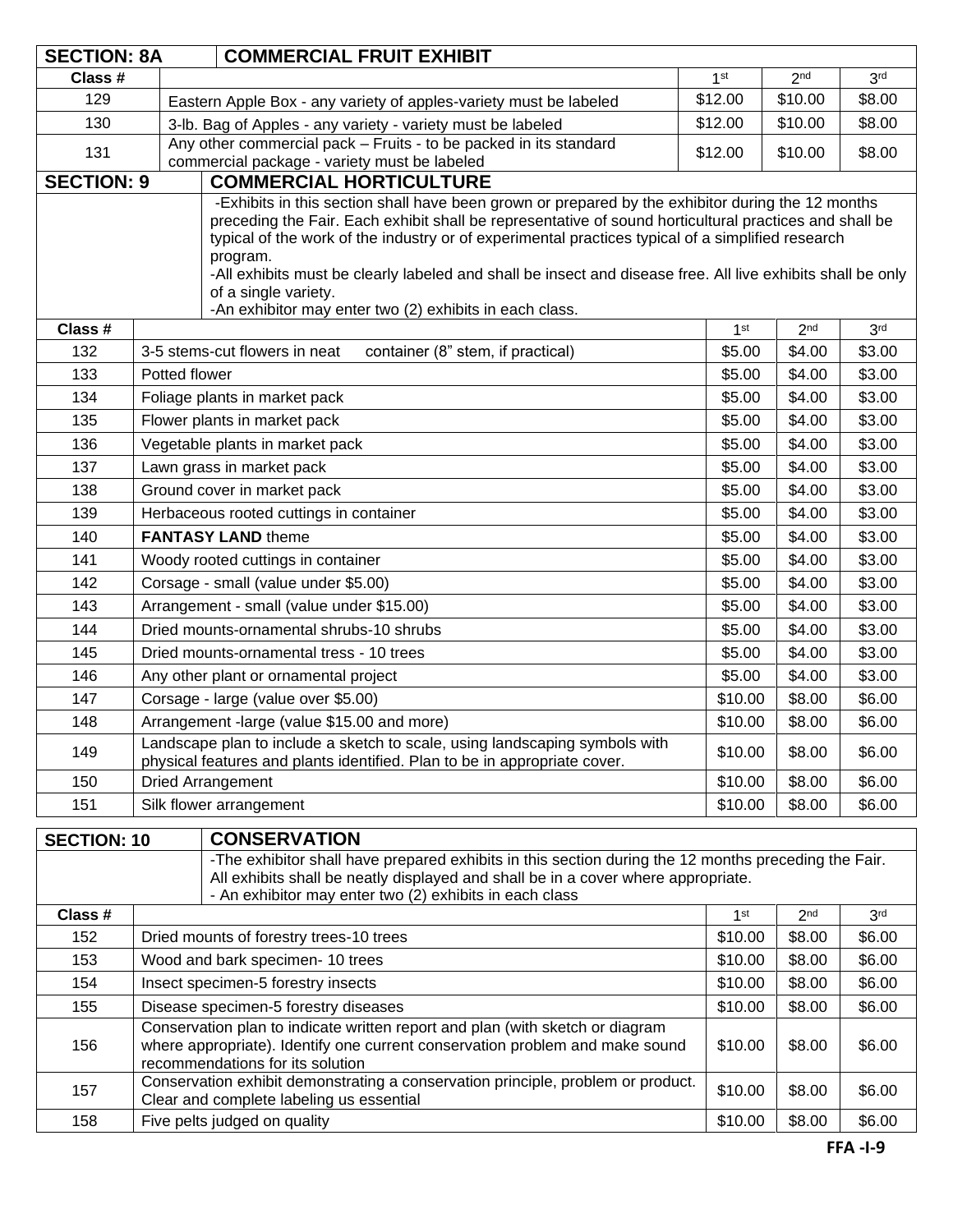

#### Do Not Write –Office Use Only EXHIBITOR NUMBER ISSUED:

#### **PASSES ISSUED:**

**JUNIOR**

| <b>SECTION: 11</b> |                                                       | <b>FARM FEED PRODUCTS</b>                                                       |        |                 |                 |  |
|--------------------|-------------------------------------------------------|---------------------------------------------------------------------------------|--------|-----------------|-----------------|--|
|                    |                                                       | -Exhibits in this Section should be items students have actively helped produce |        |                 |                 |  |
|                    |                                                       | - An exhibitor may enter two (2) exhibits in each class                         |        |                 |                 |  |
| Class #            |                                                       |                                                                                 | 1st    | 2 <sub>nd</sub> | 3 <sup>rd</sup> |  |
| 159                | Grass Hay-1/3 bale neatly tied                        |                                                                                 | \$6.00 | \$5.00          | \$4.00          |  |
| 160                | Mixed Hay-1/3 bale neatly tied (at least 30% legume)  |                                                                                 | \$6.00 | \$5.00          | \$4.00          |  |
| 161                | Legume Hay-1/3 bale neatly tied (at least 75% legume) |                                                                                 | \$6.00 | \$5.00          | \$4.00          |  |
| 162                | Corn Silage-quart size jar<br>\$6.00                  |                                                                                 | \$5.00 | \$4.00          |                 |  |
| 163                | Haylage - labeled as to type<br>\$6.00                |                                                                                 |        | \$5.00          | \$4.00          |  |
| 164                | Other Silage                                          |                                                                                 | \$6.00 | \$5.00          | \$4.00          |  |

| <b>DEPARTMENT ENTERING</b>       |                                                                                           |
|----------------------------------|-------------------------------------------------------------------------------------------|
| (Please use Dept. letter listed) | $\blacksquare$ $\blacksquare$ $\blacksquare$ $\blacksquare$ $\blacksquare$ $\blacksquare$ |

NAME:

(PLEASE PRINT LEGIBLY)

|  | STATE: ZIP: ZIP: |  |
|--|------------------|--|
|  |                  |  |
|  |                  |  |